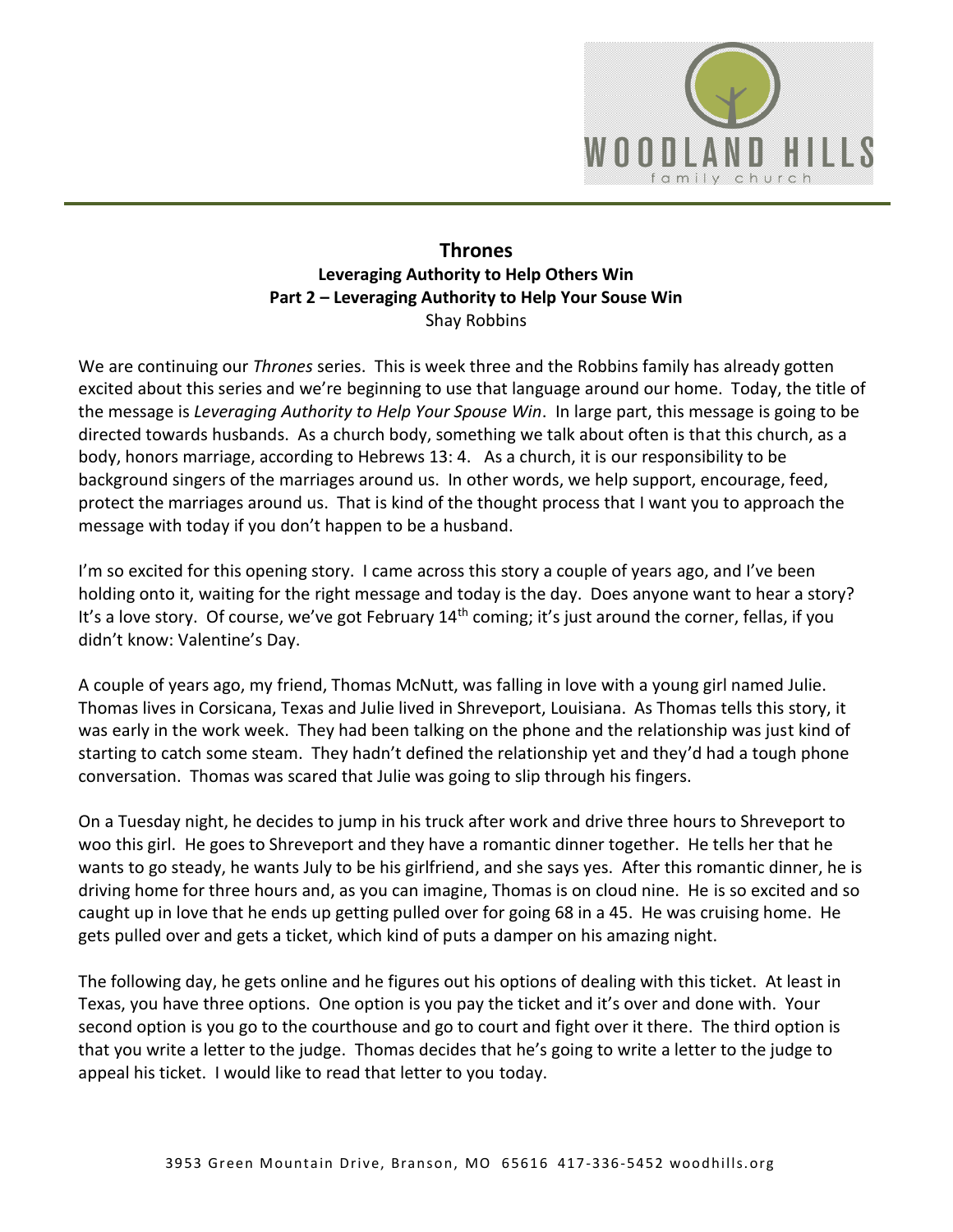*Dear Judge Burton,* 

*Sir, my name is Thomas. I'm a single 24-year-old who lives in works in Corsicana, Texas. A few weeks ago, I was speeding through your town late at night, going 68 in a 45. Your officer was very respectful, but could offer me little mercy at such a speed. Judge, I'm writing you to ask that you cut or dismiss my fine for this offense. My only plea is that you dismiss my fine… in the name of love. That's right, I said it, Judge Burton, LOVE.* 

*That night, I was driving back from a date in Shreveport, Louisiana with a beautiful Christian woman. It could only be love that would possess me to fill up my gas tank and go all the way to Shreveport when I had work early the next morning. It was blind love that consumed my mind on that crisp October night. You've been in love, Judge Burton, haven't you? You know what it's like. As I sped from that romantic pizza shop in Louisiana, I was caught up in romantic thoughts and dreams.* 

*You see, Judge Burton, to be quite honest, I don't have a lot going for me in regard to the ladies. I'm unattractive, awkward, overweight, not rich, drive my old truck from high school, and my personal hygiene is acceptable at best. More times than not, the words "Thomas, let's just be friends" is the line I'm fed. I'm in the friend zone with more girls than I care to admit or count. But, this girl is different. This girl, I have half a chance with because she has the two qualities I look for in a young Christian woman: poor vision and bad judgment. If a girl has these things, I have a chance.* 

*Judge Burton, I am willing to take defensive driving and promise I have learned my lesson. If you help me*  with this expensive ticket, which is a major hit to my budget, I promise you when I marry this girl, you will *get an invitation. Let me know your decision. I trust your judgment.* 

*In loving desperation, Thomas McNutt* 

He waits a month and he doesn't hear anything back from the judge. He decides he's going to call into the courthouse. He calls into the courthouse and he asks for Traffic Violations. They transfer him to Traffic Violations, which is a phone number that just keeps ringing and never picks up. He hangs up and phone and decides to go at it a with a different strategy. He goes the "good ol' boy" route. He calls again and when the secretary answers, in his best southern accent, he says, "Is Billy there?"

She says, "Who's this?"

He says, "This is Thomas. Is Billy there?"

She yells, "Billy! Billy!"

Billy gets on the phone and says, "This is Judge Burton."

Thomas says, "Judge Burton, this is Thomas McNutt. I wrote you a letter." There is silence on the other end of the phone until he hears laughter. Thomas says, "Judge Burton, did you read my letter?"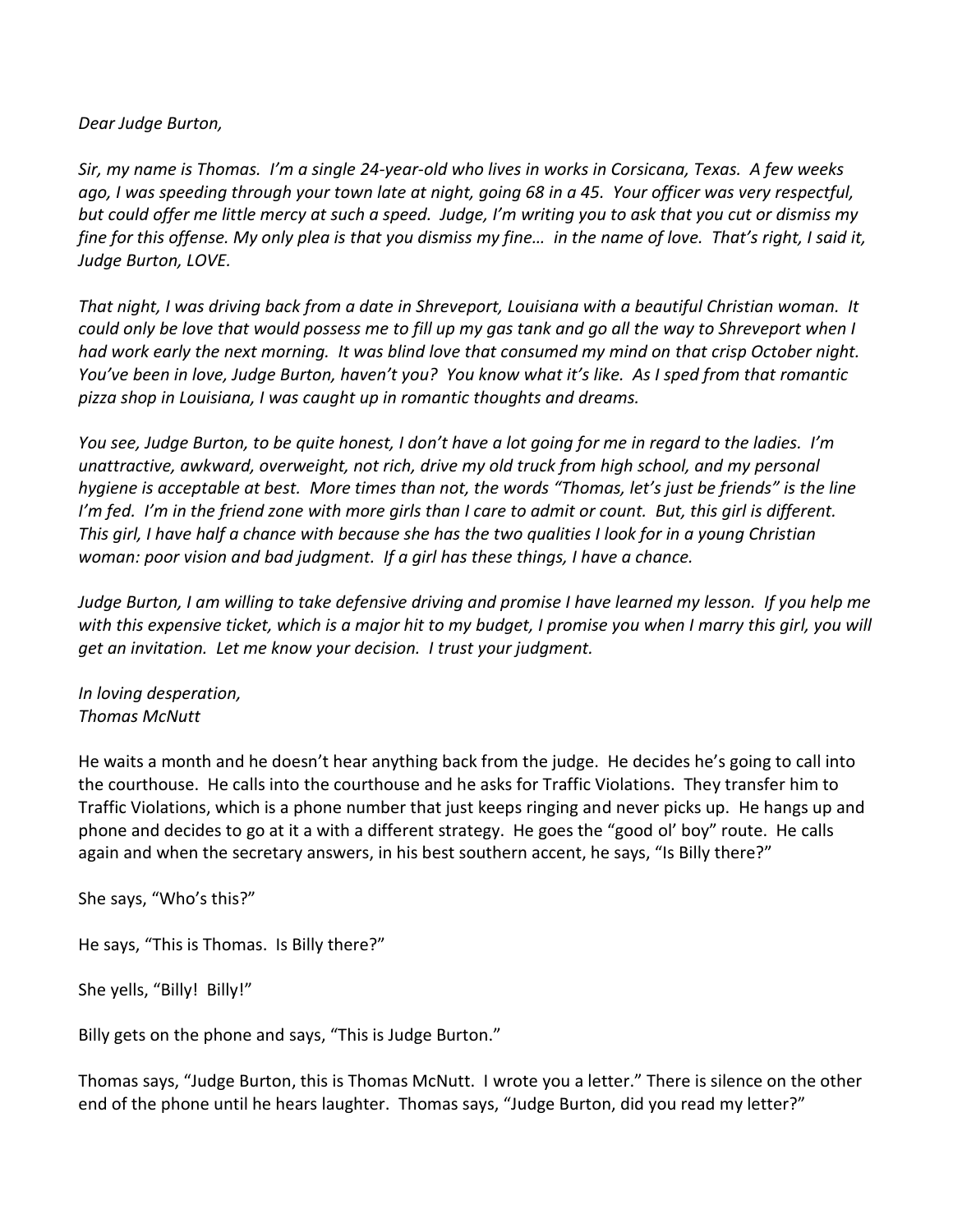Judge Burton laughs again and says, "We just stopped laughing yesterday." The judge goes on to say, "Those Louisiana women… They're crazy. I could tell you some stories."

Thomas said, "Well, what did you decide, sir?"

The judge said, "Son, I ripped up your ticket. Have a good day."

True to Thomas' word, he went on to get engaged and marry that young lady. He sent Judge Burton an invitation to his wedding. Here's a picture of Thomas and Judge Burton when he went by the courthouse to say hello. Isn't that great? That was really fun. Can you see why I was so excited to share that? What a riot.

We're talking about marriage today. We are going to dive in and look at a couple of different passages. The first place we'll go is Ephesians 5. If you have your Bibles, you can turn your Bible there. Later, we're going to jump over to 1 Peter 3. I've got four main points that we'll cover that kind of detail an approach or plan of attack on how we can go about leveraging our authority as husbands to help our wives win.

# **Lead Her Like Jesus**

Ephesians 5 - *[22](http://www.studylight.org/desk/?q=eph%205:22&t1=en_nas&sr=1) Wives, be subject to your own husbands, as to the Lord[. 23](http://www.studylight.org/desk/?q=eph%205:23&t1=en_nas&sr=1) For the husband is the head of the wife, as Christ also is the head of the church, He Himself being the Savior of the body. [24](http://www.studylight.org/desk/?q=eph%205:24&t1=en_nas&sr=1) But as the church is subject to Christ, so also the wives ought to be to their husbands in everything.* 

*[25](http://www.studylight.org/desk/?q=eph%205:25&t1=en_nas&sr=1) Husbands, love your wives, just as Christ also loved the church and gave Himself up for her…* So, Paul comes right out of the gate and the first thing he hits on is the wife's role in the marriage. He says, "Wives, be subject or submissive to your husbands." Now in broader culture today, the approach is something that Ted and I have been talking about. The phrase is *egalitarian*. And egalitarian view of marriage is kind of like co-ownership. It's a teammate where there is equality across the board. You're both equal leaders in the relationship and, in large part, that's kind of the approach in secular culture.

In a biblical culture, according to God's word, we have what's called a *complementarian* view. The idea behind that is that the wife compliments the leadership of the husband. We look at how God set up that structure in the beginning. God created man in his image and he saw that it wasn't good for man to be alone. he took one of Adam's ribs and created the female and then the two were joined together and they became one flesh, a team. But, clearly, according to the Bible, the husband has what's called headship over the home. He is the leader.

So, if you think through an egalitarian view, if you look at the leadership structure of different entities, you would rarely see two presidents of a country or two CEOs or two quarterbacks on the field or two point guards taking the ball up the court. There is generally a leader. As we are looking at this idea of leveraging authority, we started in 1 Peter 3 when Ted opened up this conversation and Adam touched on it last week, but there are different ways that this rolls out.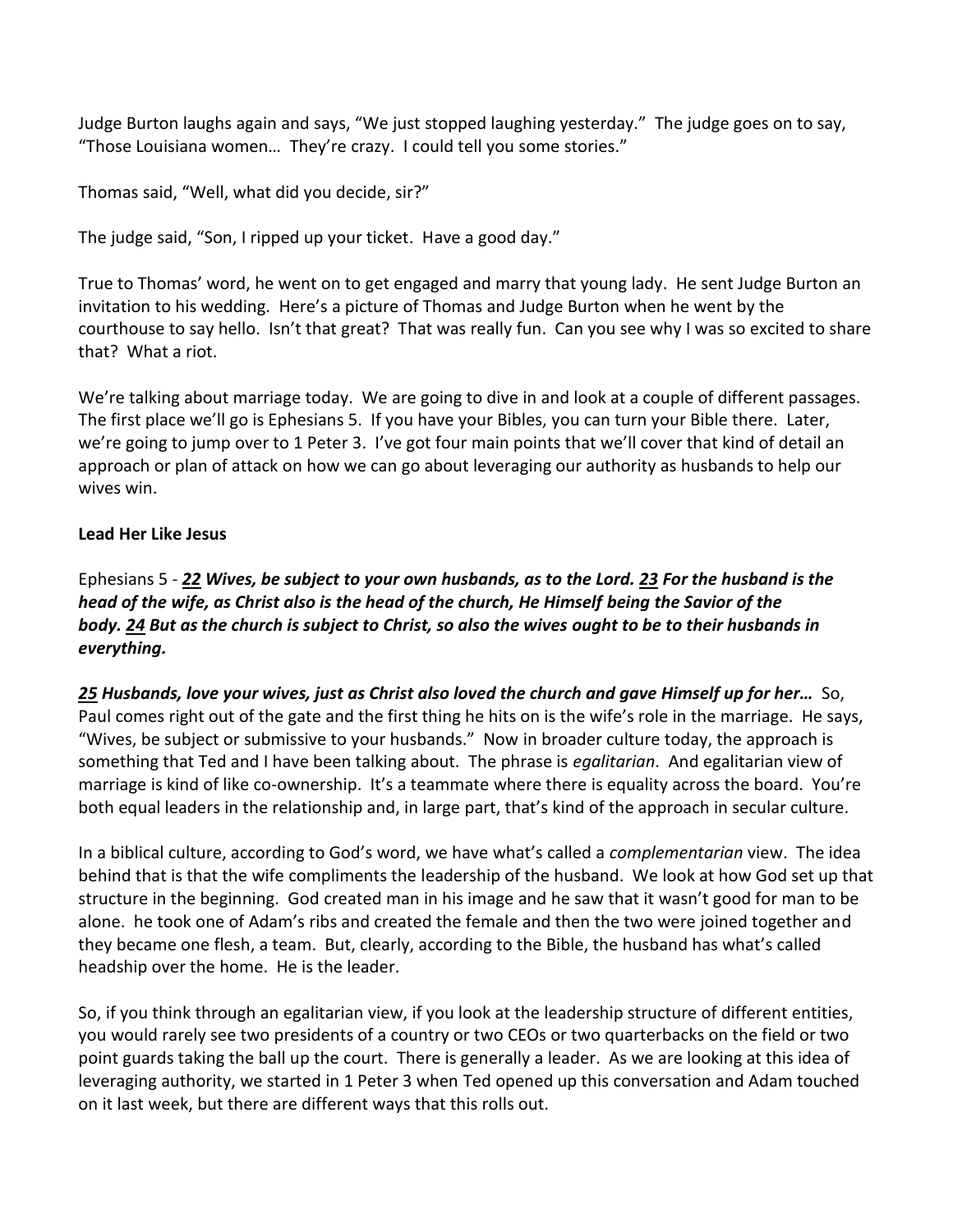For example, we are citizens of a government and so we are subject… in order to please God, we are subject to our government. It's the same thing in your workplace. Whoever the boss is or the lead authority is, we come under them, we are subject to their authority. It's the same with the wife in the household.

I want to look at 1 Peter. When it opens up this conversation, it gives us kind of a hint of the purpose. So, wives, if you you're asking yourself why you should step in underneath your husband's authority in the home, when he opens up this conversation about authority and subjection to authority…

In 1 Peter 2, Peter writes, *[13](http://www.studylight.org/desk/?q=1pe%202:13&t1=en_nas&sr=1) Submit yourselves for the Lord's sake…* So, who are we submitting on behalf of? On behalf of the Lord, right? *…to every human institution, whether to a king as the one in authority…* 

Then when he begins the conversation in 1 Peter 3, addressing the women in the marriage, he says*, [1](http://www.studylight.org/desk/?q=1pe%203:1&t1=en_nas&sr=1) In the same way…* So, in the very same way that you submit yourself for the Lord's sake to human institutional authority… In that same way, with that same heart for the Lord's sake, *you wives, be submissive to your own husbands…* We see God's structure in that.

There is this really poignant quote that Ted used two weeks ago. I bet you guys remember it. He read off this quote: "When men become boys, women become men." Do you remember that? For me, when he said that, it was like an arrow to the heart. It just struck me so profoundly. As I've been processing that over the last couple of weeks, I realize another statement is true. As men become boys, women become men. I also think it's true that the quickest way for a man to become a boy is by losing the respect of his wife. Ladies, when you think about subjection and coming under the authority of, I would hate for you to dismiss the power that you have in that relationship.

Paul goes on to say, "Husbands, love your wives and women, respect your husbands." A woman's role as part of that subjection is to cheer him on, to come behind him and be his number one cheerleader. You do that through respect.

I can tell you this. I'm a husband who has a lot of crazy ideas. My wife, Ashely, is so great at getting behind me and believing. Many times, she has believed in some of my wild ideas when the rest of the world didn't. I just can't tell you how much that means to me as a husband. It gives me energy, it gives me confidence, it gives me passion. When my wife believes in me, when I know that she respects me, I feel unstoppable. Men can climb mountains, run through walls, start businesses; they can change, they can lead well when they feel that respect. Respect is a massive power that wives have in their tool belt and you get to come behind your husband and cheer him on in that way. I guarantee you this. The more you respect your husband, the more he'll live with you in an understanding way, honoring you, cherishing you, setting you up to win.

Then it goes on in 1 Peter 3. It says, to continue respecting even when your husband fails or when he strays. I think it is important for us to understand that husbands, even in a church like this that holds up marriage and preaches marriage and there are accountable relationships, are still going to make mistakes. There are going to be times where they stray off the path. Our human nature is to take that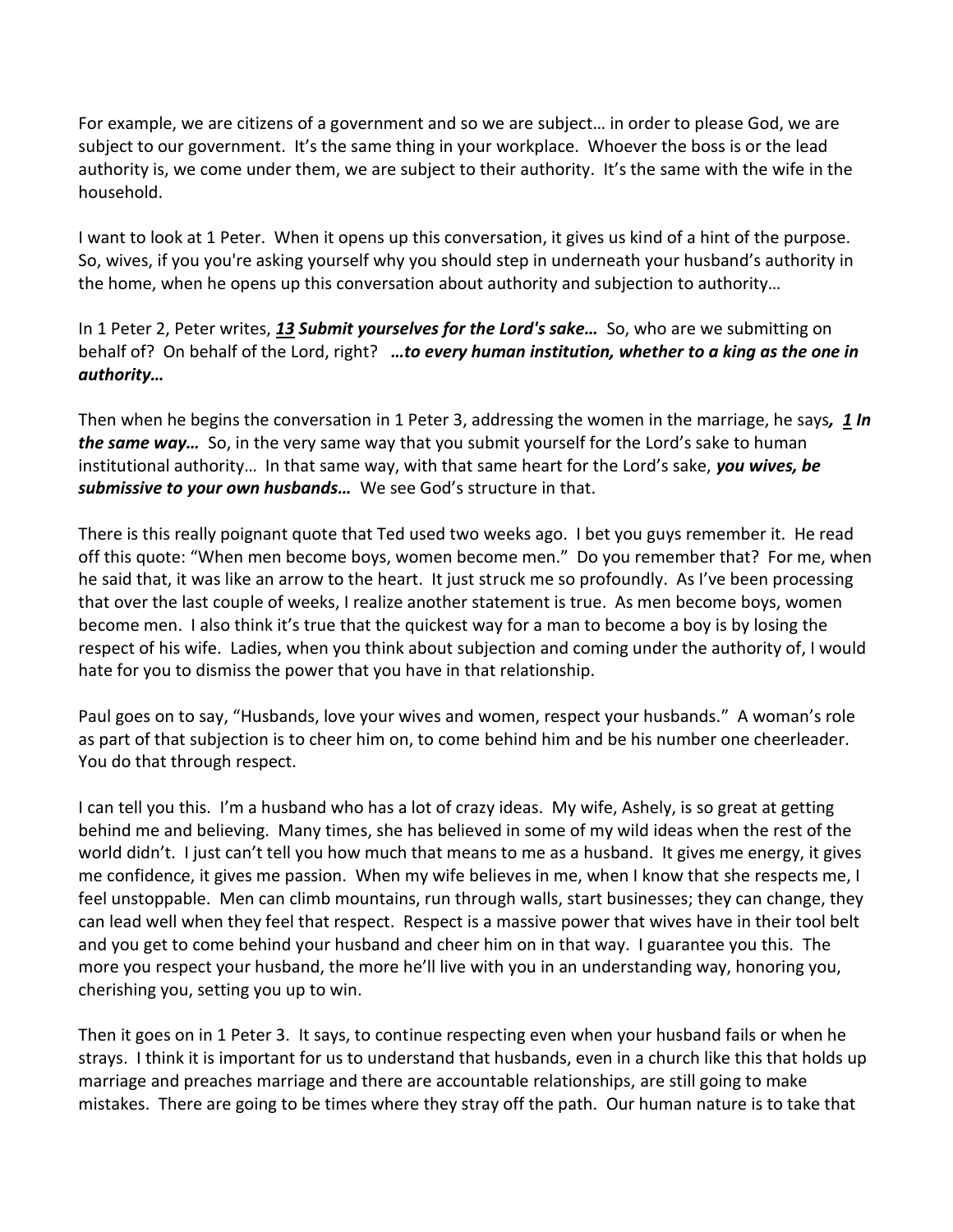respect, when he messes up or when he fails, and punish him by removing it. I have to tell you that only takes his straying or his failures and it causes exponential damage. That's why Peter clearly instructs. He says even when your husband is a bonehead, you respect him in a way that he feels so loved and he experience so much grace and forgiveness that not only does he come back to you, but he comes back to the Lord. That's an awesome picture.

I'm going to give you a couple of sub points of this main point of **Lead Her Like Jesus**.

 **Humility:** That's the example that Jesus gave us. In James 1: 21, James writes, *Therefore, putting aside all filthiness and all that remains of wickedness, in humility receive the word implanted, which is able to save your souls.* I've been kind of mulling over this idea of "in humility" for the last couple of weeks as we studied James amongst my group of friends. In order to receive, in order to grow, a man has got to do it in humility.

I'm kind of a podcast junkie and one of the podcasts I've been listening to lately is called the Jocko Podcast. I know what you're thinking, ladies. Your thinking, *He's going to give us more marriage advice from the Jocko Podcast?* Yes I am. The Jocko Podcast is from this guy named Jocko Willink. Jocko is a highly touted, retired Navy Seal. This guy is revered in the military world and he's becoming revered in the corporate world because since he has retired from the military, he has taken those tried and true leadership strategies that he learned in combat and he's going into corporations. He's basically teaching them those same lessons and they are applying them to corporate leadership culture and he's had a lot of success doing it.

This is a guy who is a dangerous, bad man. If you just look at his face, he's got a cinderblock for a head and just a mean mug. You feel like this is not the kind of guy you mess with. They tell stories about him that he's a jujitsu practitioner – submission wrestling. When he was overseas, he would call in all of his underling Navy Seals and they say that he would wrestle 20 in a row, one after another. They would bring in one Navy Seal and he would tap them out, one after another for his workout. This guy is just unreal. So, if there's a guy who has reason to be prideful in the military, it's Jocko.

He releases this book and his number one leadership principle is to check your ego at the door. He explains that when you're out in a combat situation as a commander, you have the humility to learn and to ask for other people's perspective and to grow in your leadership, to come back when a mission is finished and detail the mistakes and the ways you can get better, the ways that you can sharpen up as a leader. In a military situation, if you don't have the humility to grow, you die. So, he learned the value of humility, which happens to be a character quality of Jesus. That's how Jesus led. In the midst of the most horrific situations, they are learning that humility is a force to be reckoned with.

As husbands, we have to take the same approach to be humble enough in our marriages to learn. Do you know who has the most instruction for us as husbands? It's our wives. You don't learn to be a husband in the locker room, fellas. Any advice you got on husbandry there is probably worth throwing away. Wives are your number one resource.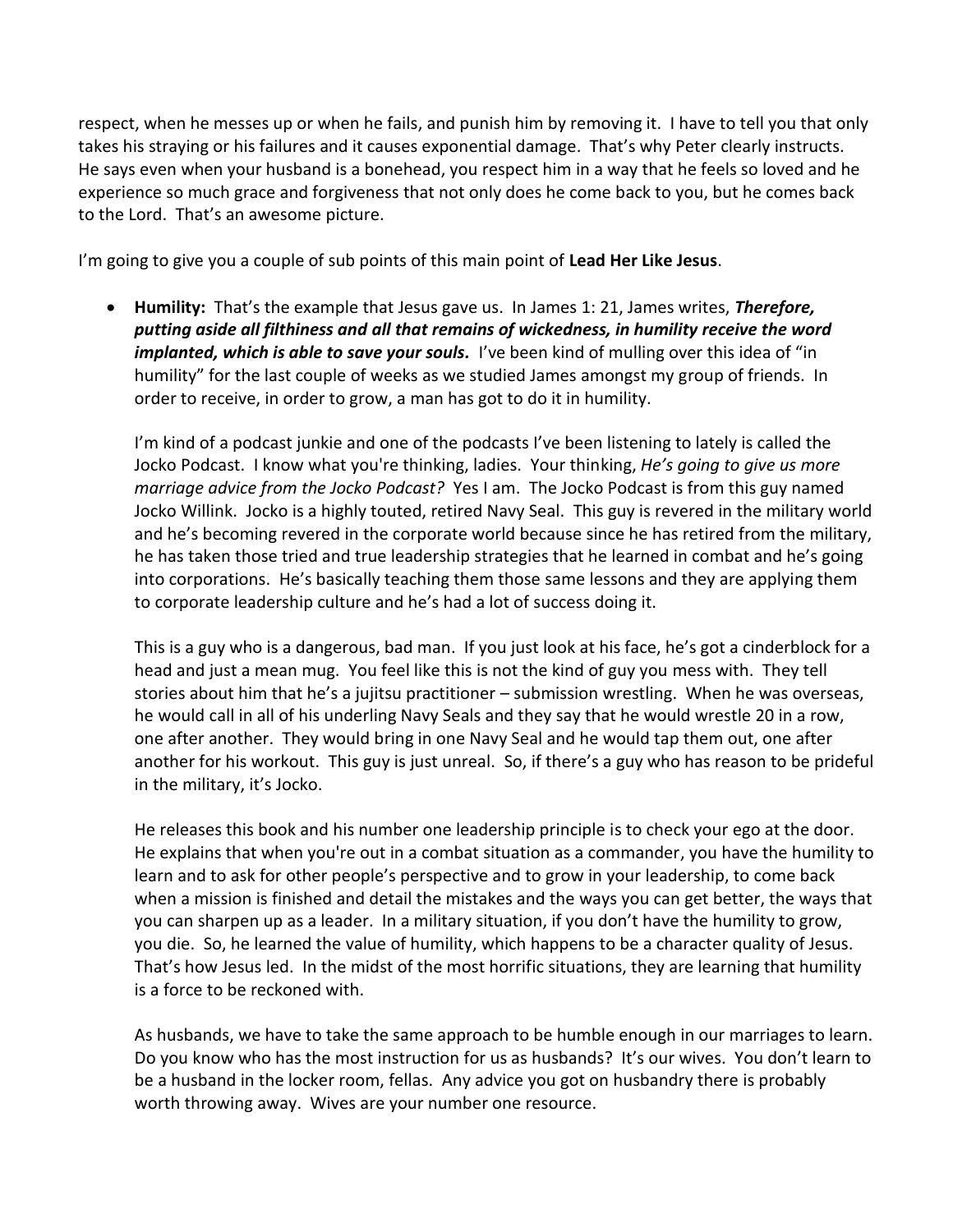You can ask, "How could I have done this better?" "When I hurt your feelings, how could I have approached it differently?" "How can I change my tone?" "How can I set you up to win?" It requires great humility if you've got a heart to grow as a leader in your home.

**Service**: Beth Moore says, "*Our hang up with imitating Jesus is that it makes us have to act like servants instead of kings.*" Isn't that something?

Growing up, I always had a heart to be a leader. In fact, I believe that my spiritual gifts are leadership and teaching, so I always really watched leaders like a hawk. I wanted what they had. I thought leadership was getting up at the front, leading the charge, giving the speeches, having the mic in my hand, being on the stage. That was my view of leadership.

But, as I've gotten further into leadership and I've gained more responsibility over the years, I realize what I just described is just the smallest percentage of what true leadership is. Leadership is service. It's putting those you lead in situations where they can flourish and be successful. Leadership is being willing to have hard conversations.

If we look at Jesus' example… I think this is an encouragement to the women in their role in the home. Jesus, being the Son of God, standing at the right and of the Father, set his deity aside and he took a submissive role to God the Father. He took a submissive role to government and authority. So, if you have a hard time being submissive to your husband or men being submissive to your bosses at work, you have to know that you are following in the footsteps of a God who put humility and service on display.

**Tenderness**: Ephesians 5: 25 says, *Husbands, love your wives, just as Christ also loved the church and gave Himself up for her…* I think this is so cool when we're talking about the leadership of husbands. I doubt that there is any woman in this building who decided to marry their husband because of his leadership capacity. Nobody is out there saying "I've got to get in the wake of this titan of a leader in human flourishing." That's not why you fell in love. You fell in love because of his tenderness, his kindness, the sweetness about him, his doey eyes when he looked at you. That is what love is given birth out of. By the way, fellas, that's the way we continue to grow in love, the same way we started which is through tenderness.

That word in Ephesians 5: 25 for love is not Eros, it's not the word for romantic love, it's not philia, it's not the word for a brotherly or a friendship type love. The word love in that statement is agape love. It is unconditional love, no matter what. It doesn't stop regardless of the circumstances. It is a faithful, unwavering love. It's the kind of love that you're willing to give your life up for the other's life.

I really believe that love precedes leadership, especially in a marriage. I think for great leaders, leaders that follow in Jesus' way, love is the number one quality of a leader.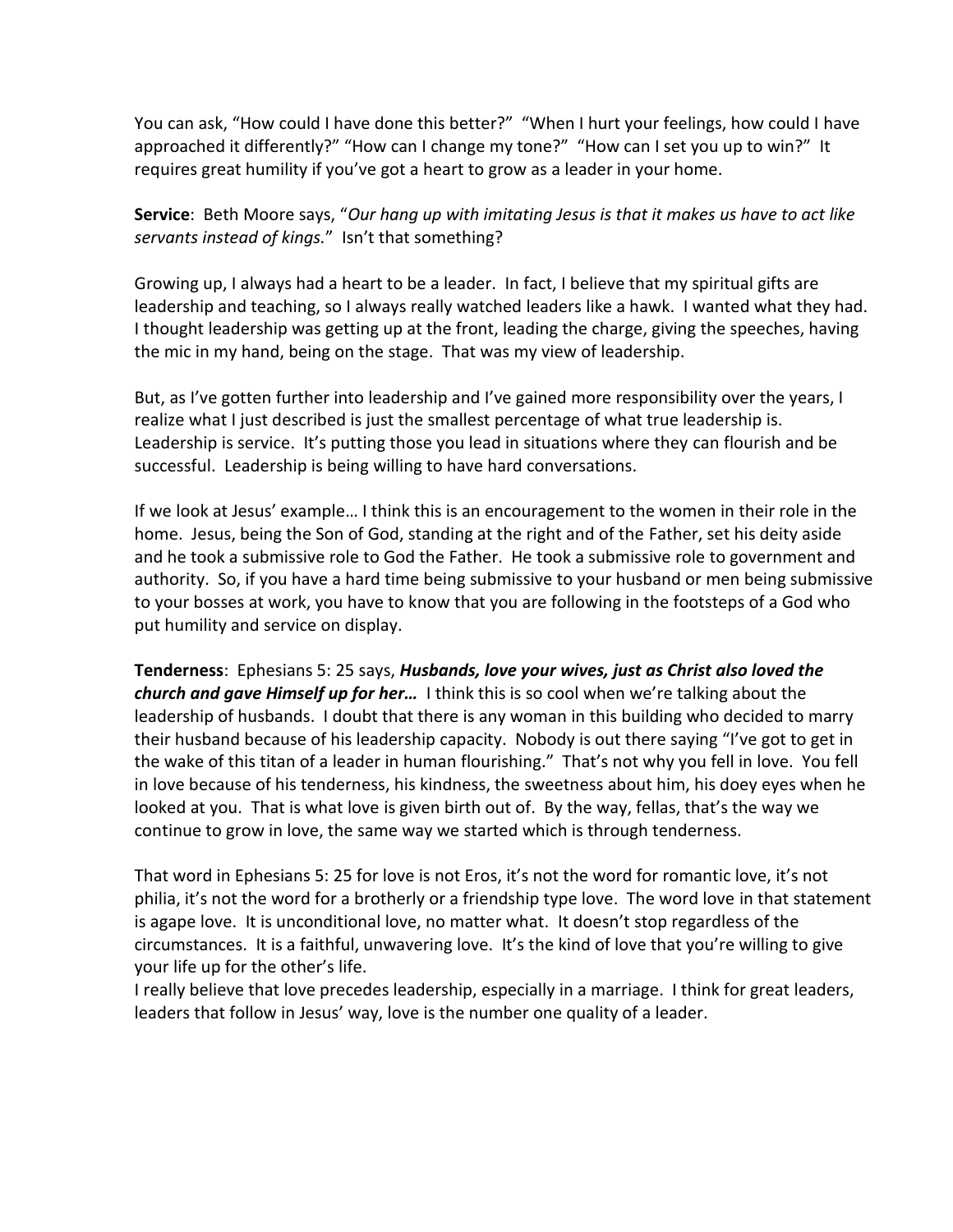

I want you to think about this. I've shown you this before. I want to show it again just in the context of a marriage. This is called a Support Challenge Matrix.

The axis running up and down is the people bar. If you are high support, you love people, that's your focus. If you are low support, it's harder to be all about people. You tend to be by yourself or a loner.

On axis that is running across, you've got low challenge and high challenge. High challenge means your ultra

task driven and low challenge the opposite of that. When you break up these categories, it comes up with four quadrants.

If you're super high support and you're all about people, but you're low challenge like getting things done isn't as important as loving people, you fall in this Protector category. If you're both low challenge and low support, you fall in this Abdicator category. It's often where we end up when we are low or depressed or down. If you're super high challenge, you're about getting things done, accomplishing things, but people are less of a priority in comparison, you can fall into the Dominator category.

The category that Jesus functioned in as a leader is the Liberator category. You notice it's green and it's green for a reason. When you lead people as a liberator, you're creating an environment where people can grow and flourish, where you're about people, but you're also about the job at hand. Jesus was right there. He was perfectly high support, perfectly about people, and he was perfectly about his task.

A lot of times, fellas, when we go off to work, we can get in the mindset of being about the bottom line, about accomplishing an objective, about growing numbers. It becomes a task-driven leadership. When you come home and you lead your home in that way, it doesn't work out very well does it, ladies? It makes for an uncomfortable environment. It makes it hard to submit to that style of leadership.

Again, I think, culturally, that is a false view of quality leadership. When you look at Jesus, his number one priority… Why did he come to Earth? He came to save people. That was his number one priority. He still had a task. When he was walking on earth, he was ministering to people all along the way, but his final destination was the cross on Calvary. Ultimately, he was task-driven. He knew exactly where he was going, but it was all about people.

When we look at leading in our home, if we prioritize our wife first with a loving heart, that leadership begins to fall in the Liberator category even when we need to accomplish things or get things done. That's just kind of a fun way that I hold a mirror up to my face as a leader and I ask myself, *Where am I falling right now in humility? Where am I erring? Am I leading my wife in a way to where she is truly growing and thriving?*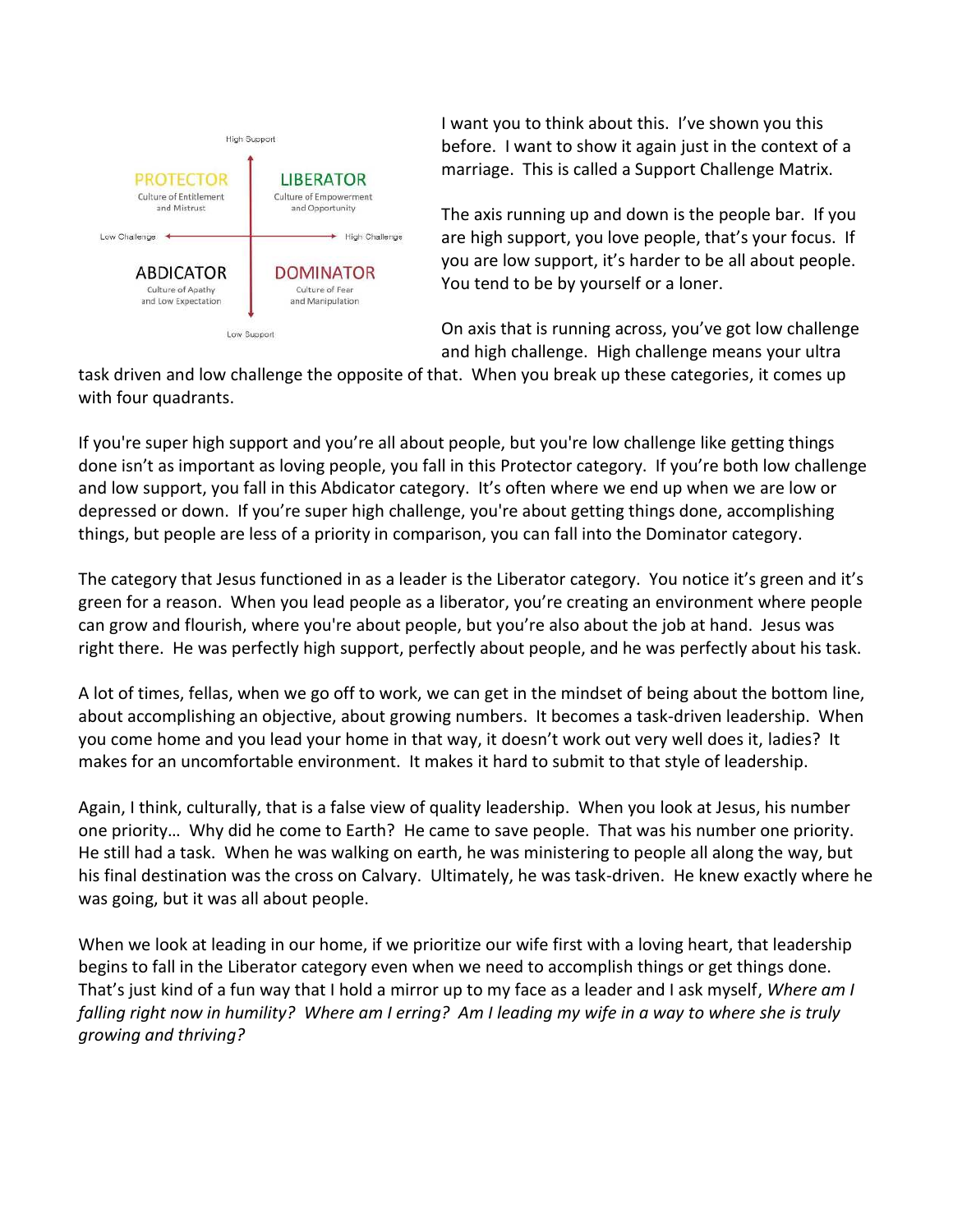#### **Nourish Her Like Jesus**

This next passage is Ephesians 5: 26-30. *[26](http://www.studylight.org/desk/?q=eph%205:26&t1=en_nas&sr=1) …so that He might sanctify her, having cleansed her by the washing of water with the word, [27](http://www.studylight.org/desk/?q=eph%205:27&t1=en_nas&sr=1) that He might present to Himself the church in all her glory, having no spot or wrinkle or any such thing; but that she would be holy and blameless. [28](http://www.studylight.org/desk/?q=eph%205:28&t1=en_nas&sr=1) So husbands ought also to love their own wives as their own bodies. He who loves his own wife loves himself…*

Paul brings in this imagery of the way that you approach nourishing your wife is the same way you do in nourishing your own body. No man wakes up and if he is thirsty, fails to look for a drink. Very few of us, when our stomach is hungry or when we're needing fuel for our body, hesitate to grab those elemental necessities of life and put them in our body to fuel it. Paul is making an elemental analogy. Your responsibility to nourish your wife is bottom shelf; it's like breathing, it's like drinking water. That's the way your approach ought to be to nourish your wife. The way we do it is through the truth of God's word. Jesus said, "I come that you might have truth and that the truth will set you free." So, when we build a foundation of God's word – the truth – underneath our home, it will create a nourishing environment not only for our wife, but for our kiddos and anybody else who enters into it.

When Ashley and I were engaged, we were engaged out at camp and we had this journal that we wrote in and passed back and forth. We really didn't see each other that much because she was on the girl's side and I was on the guy's side, doing our thing. BUT, we'd pass this journal back and forth. I remember when I would get that journal, I would run and hide from those little animals. I would try to find this quiet moment and open up that journal. I would cherish every single word that she wrote. I was literally drinking it in because it meant so much to me. We would send that journal back and forth. I remember experiencing that nourishment I would receive from her and she would speak of the nourishment that she received from me.

I actually got that journal out this morning before I came to church and I started flipping through it. I realized that I had some work to do. I actually drew her a T-Rex I guess. It said, "Grrr, you're pretty." The next one was a giraffe that said, "because I like you." Isn't that special. So, fellas, if you need any Valentine's Day ideas, you could always get out the old Crayola box. The price is right on it.

But you can see it. I asked her for her prayer requests and she wrote her prayer request down. And I would pray for her. A lot of times, as husbands, especially if we struggle in this category or we struggle being emotional or maybe we're in a rough stretch, personally or spiritually… Maybe you're a new believer in your marriage and you don't even know where to start. There are a couple of simple things that you can do.

Number one, before you go to bed, you can open up your Bible to Proverbs and read your wife a proverb of the day. Just read one chapter of proverbs. You don't even have to think of the words; just read them. Read God's words to her. Another thing you can do is just ask how you can pray for her. If that question doesn't open up awesome conversation, I don't know what will. Nourish her by asking her that question. Then when she tells you, just take her hand and pray with her right there. Even if you've never done it, even if you feel awkward. Don't be afraid to take that step.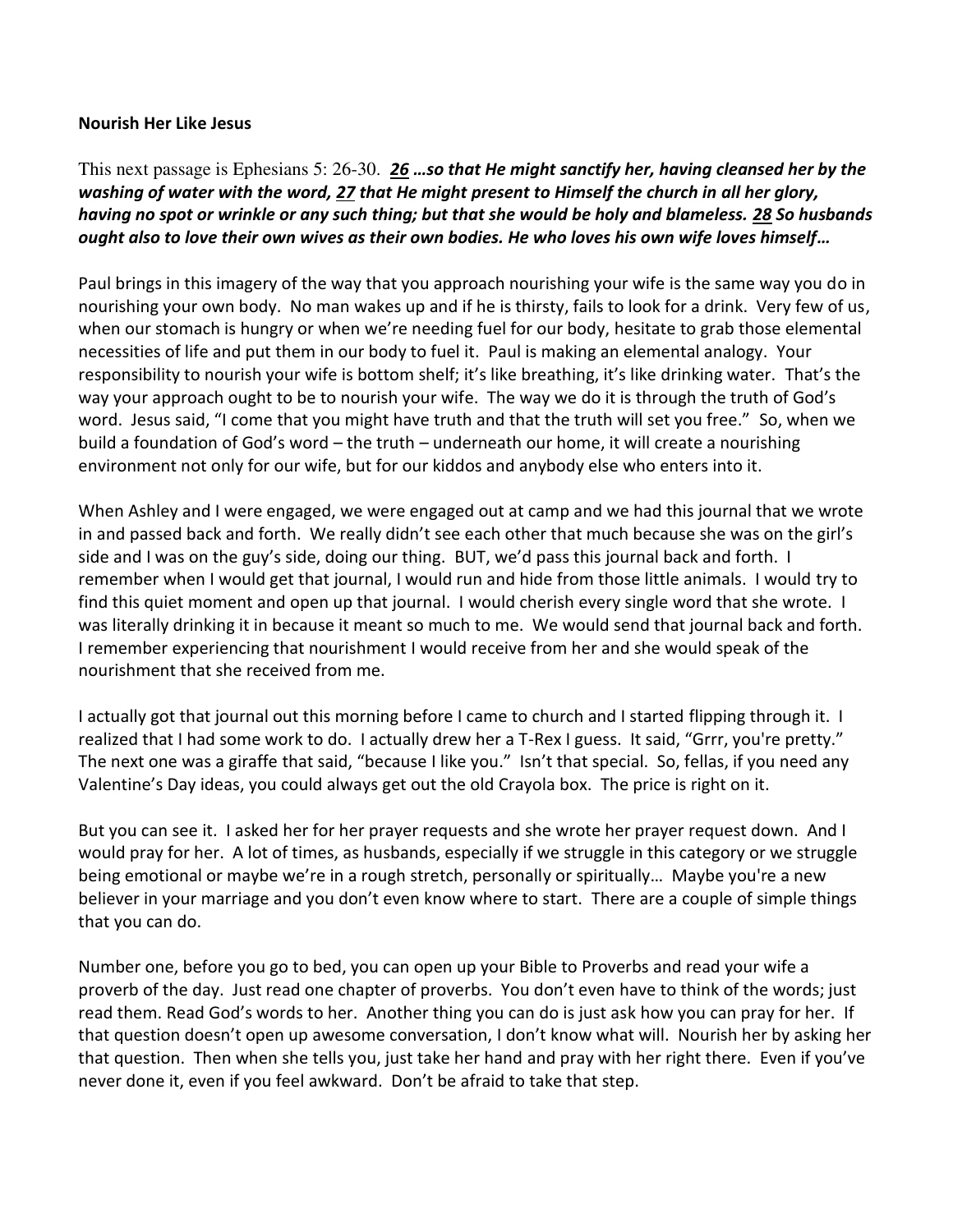I think what you'll see is your wife… that respect in her will just blossom and she'll fall all over you. And you might get lucky that night. I try to pray every night. Is that inappropriate? It might have been. I have five children. Thank you, Electra. I don't even know where I'm at right now.

### **Know Her Like Jesus**

# This is so fun. In 1 Peter 3: 7, it says this. *[7](http://www.studylight.org/desk/?q=1pe%203:7&t1=en_nas&sr=1) You husbands in the same way, live with your wives in an understanding way, as with someone weaker, since she is a woman; and show her honor as a fellow heir of the grace of life, so that your prayers will not be hindered.*

Live with your wives in an understanding way. That's the Greek word for knowledge. To know her. And the challenge I want to put out on the men, the challenge I want to accept today is that we would become students of our wives. As we mentioned, you don't learn how to be a husband in the locker room. I realized, when I started dating Ashley and especially when we got married, that I knew very little about women. I actually lived with my mother, who has been a woman her whole life, and my sister. I must not have been paying attention. It was like we were starting from scratch. But that's what is so fun. God made men and women so different that it gives you the ability to dive in, to dig in and get to know them for a lifetime.

As your wife grows and matures and changes, you get to continue digging in. Part of our human DNA, just the fabric of being human is that we have a desire to know to be known. I don't have any science to back this up; I couldn't even point to a passage in the Bible, but I would say that a wife's desire to be known is exponentially greater than that of a husband. It just means so much for us to simply ask great questions or our wives.

Tommy Nelson says this. This is so good. He says, *"Our problem is not a heroic act of martyrdom. Our problem is listening when they're talking."* I would be willing to bet and I really believe that if the men in here walked out today and there was a situation where their wife was in danger or they were going to get hit by a car or something, I would bet that the husbands, the husbands in Woodland Hills Family Church would throw themselves in the way of that vehicle in order to save their wives. But, so many of us, myself included, struggle to just be great listeners. It means so much to a wife to be heard.

There are some tricks to be an active listener. The first thing is to look her in the eyes and ask a great question. Ask clarifying question along the way. Repeat back to her what you just heard so that she can correct or change it to make sure that you understand exactly what she is trying to communicate to you. What will happen is that relationship will grow as you become a student of your wife. And your knowledge of your wife will allow you to harness that God-given leadership authority to help her win, to help her succeed, to help her flourish in her life.

## **Honor Her Like Jesus**

I'm going to read the last part of 1 Peter 3: &. …*and show her honor as a fellow heir of the grace of life, so that your prayers will not be hindered.*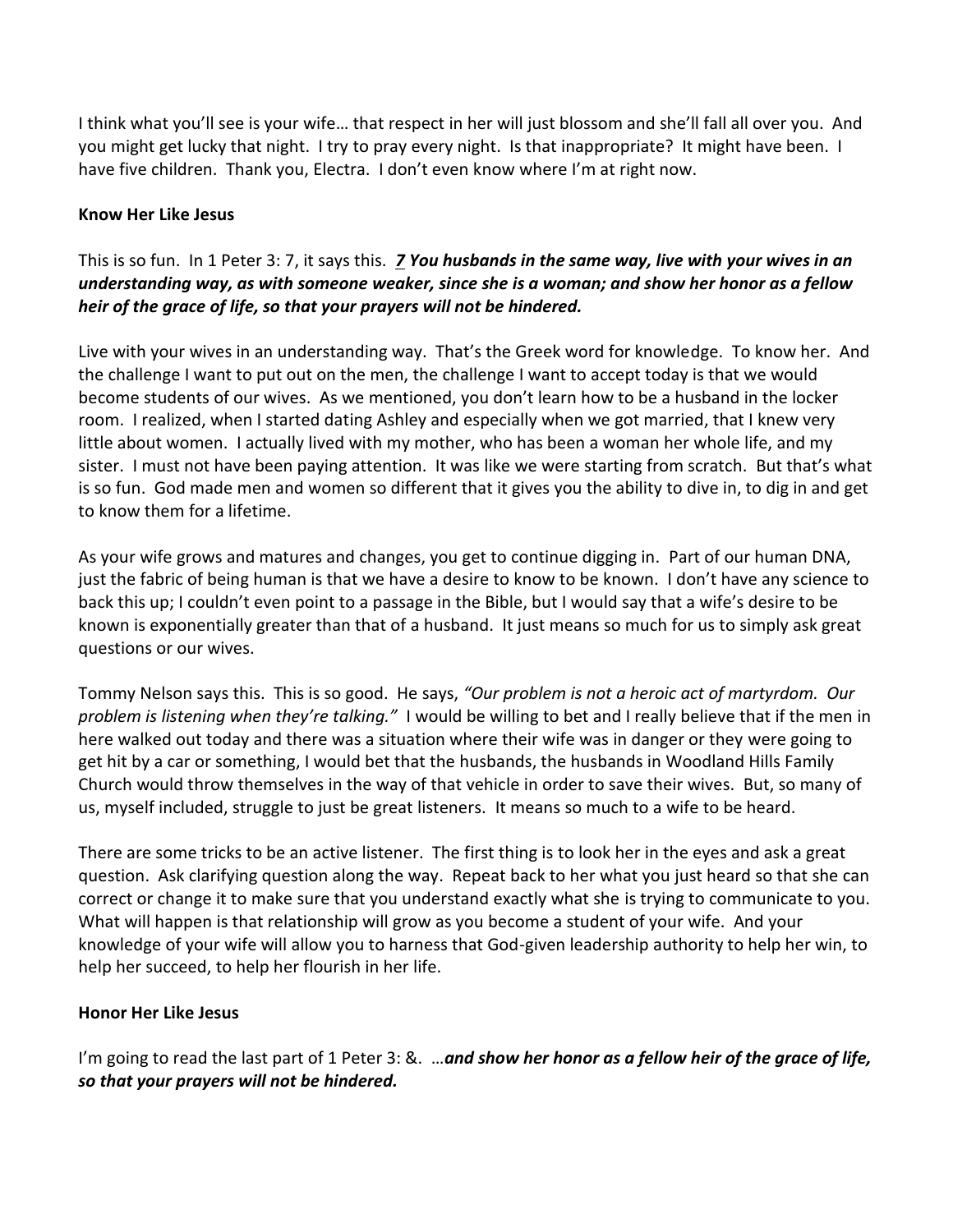There's this phrase just before that where it says *live with your wives in an understanding way, as with someone weaker…* A lot of time when you read that, at first glance, it can be hard to swallow. If you were to put this in front of some women, they would read that and it would give them disdain for God's word. But, I want to be very clear what that means. It's talking about the physical body, the vessel. You notice it doesn't say you're living with someone weak, it's says someone weaker, which implies that who else is weak. Men are. Men are fallen in nature. These broken bodies… As we get closer to the grave, they are breaking down. The only thing that's growing is your nose and your ears until you die. And sometimes your belly. The idea is that women are generally, in most cases, built with less bone density and less muscle mass and are physically smaller in stature. The point he is making is you have to take responsibility as a protector to honor and cherish and to scoop her up and be the man in her life.

There's a story I read about and you'll remember it. It was back in 2012 in Aurora, Colorado. At midnight, there was a showing of Batman, The Dark Night Rises. This maniac kicks down the door with an automatic weapon and he begins spraying bullets into the crowd. Do you guys remember that? Obviously, every individual sitting in there had a personal story, but one of those stories… There were three stories that were somewhat identical. Three young men walked in with their dates. When that man started spraying bullets, all three of those guys took their girlfriends, threw them to the ground, and then threw their bodies over the top of them and absorbed the bullets. Every single one of those three guys died and the girls were injured, but each one of them walked away because the bodies of their boyfriends absorbed those bullets. When you read that passage, when you talk about *live with your wives in an understanding way, as with someone weaker, since she is a woman; and show her honor…* When you read it in that context, it makes your heart flutter. That's an amazing position to be in. It's not a position of disdain.

So, husbands, when you live with your wife in an understanding way, when you pursue her, when you set her up to win, when you treat her and exalt her highly valuable, her ability to thrive and to grow just skyrockets.

There's another story. A guy named Dennis DeHaan… You guys may know him from the Radio Bible Class. He was also the editor of Our Daily Bread devotional. He tells a story about how he would always hold open the door for his wife when they were going into the house or approaching the car or at a restaurant. He would hold open the door for his bride. One day, they were going to a restaurant and he opened the door for his wife. As he tells it, a liberated woman comes up and chides him for opening up the door and says, "I think she's perfectly capable to open the door for herself."

This was Dennis' response. He said, "I don't hold the door because she's incapable of doing it for herself; I hold the door because she is honored."

What I want to ask the husbands today is what door do we need to open up for our wives to walk through?

In the last couple of months, my wife has had a dream to open up a small business. She worked out a Kanakuk as a director. She is a phenomenal leader and for 16 years, she served out there and she thrived. A few years ago, she made the decision to walk away from that and focus on raising our kiddos.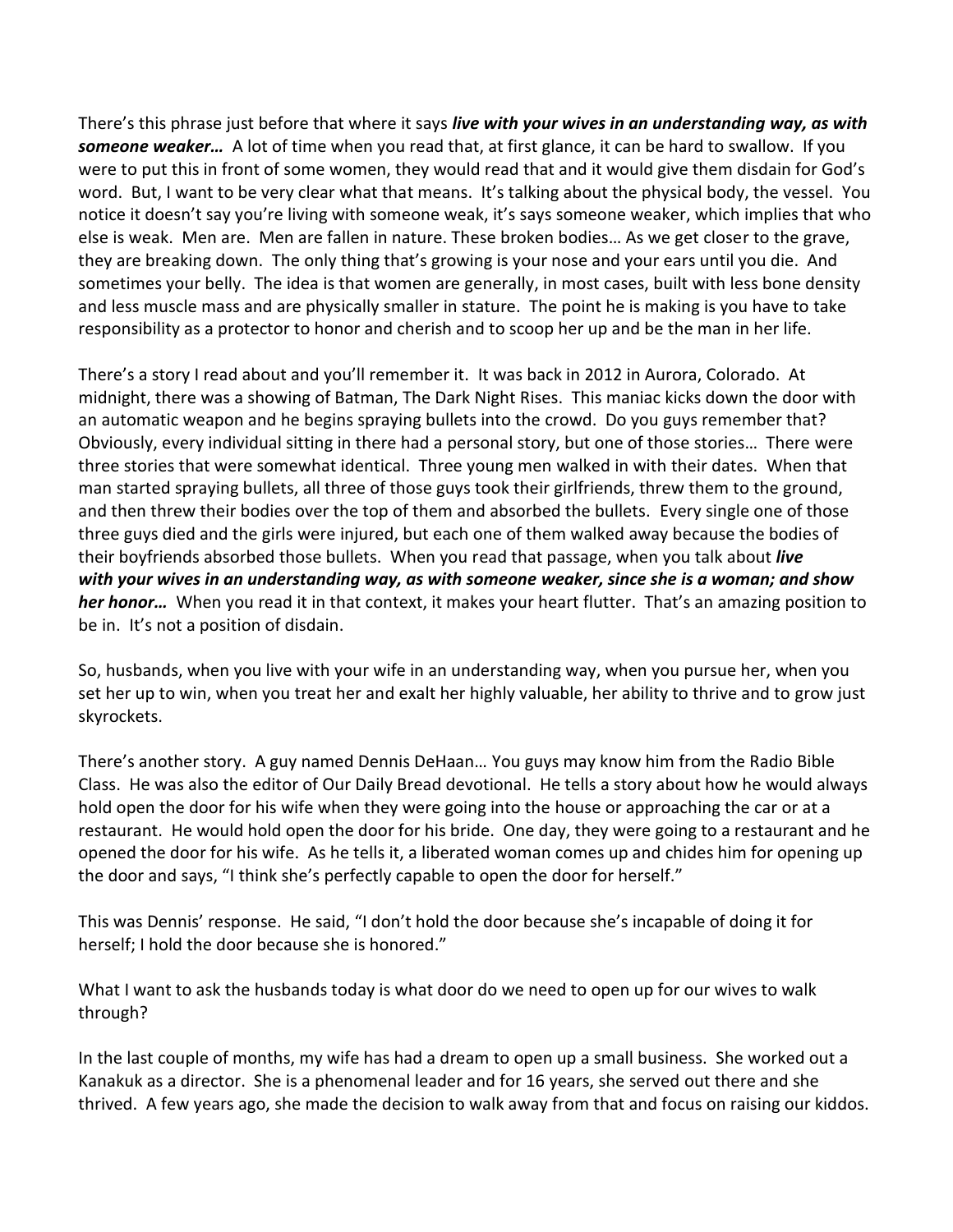You can imagine – many of the women in this room know what that's like – how hard that was to walk away from the identity, the authority, the value associated with being a leader and being successful. There were some difficult challenges that came with that and we had to grow through it.

Just recently, she began to share with me this desire to start up a small business. I put on my Dave Ramsey hat because everything, budgeting wise, I run through Dave's cranium. We began to wade through it. I took this really logical, pragmatic approach that week and she was patient with me as I did it.

But, we sat down and we watched a little testimonial video on this business. I'm sitting there watching the video and my wife's eyes began to well up with tears. I reached out and held her hand and we began to cry together because I realized she really wants this, she really needs this. That massive, bottled up leader in her needs to be unleashed on something. We took the jump and I kicked open that door for her and she has run through it. I have to tell you that she is just absolutely thriving. I'm getting to see these new things in my wife, this new maturation that's coming to life. As a husband, it's just been such a fun adventure.

I've been going back to Proverbs 31. I've been reading over and over again, over the last couple of weeks, as I've had this in mind. I'm reading it and I'm seeing these new waves of maturation in my wife. I'm seeing in the scripture what God described as a godly woman. This is new and this is happening because she is flourishing in something new. I shudder to think, had I leveraged my authority and closed that door and said that's not practical… Oh my gosh, what we would have missed out on.

Proverbs 31: 10 – *[10](http://www.studylight.org/desk/?q=pr%2031:10&t1=en_nas&sr=1) An excellent wife, who can find? For her worth is far above jewels. [11](http://www.studylight.org/desk/?q=pr%2031:11&t1=en_nas&sr=1) The heart of her husband trusts in her, and he will have no lack of gain. [12](http://www.studylight.org/desk/?q=pr%2031:12&t1=en_nas&sr=1) She does him good and not evil all the days of her life. [13](http://www.studylight.org/desk/?q=pr%2031:13&t1=en_nas&sr=1) She looks for wool and flax and works with her hands in delight. [14](http://www.studylight.org/desk/?q=pr%2031:14&t1=en_nas&sr=1) She is like merchant ships; she brings her food from afar. [15](http://www.studylight.org/desk/?q=pr%2031:15&t1=en_nas&sr=1) She rises also while it is still night and gives food to her household and portions to her maidens. [16](http://www.studylight.org/desk/?q=pr%2031:16&t1=en_nas&sr=1) She considers a field and buys it; from her earnings she plants a vineyard. [17](http://www.studylight.org/desk/?q=pr%2031:17&t1=en_nas&sr=1) She girds herself with strength and makes her arms strong.*

Does that sound like woman who is being held back? Verse 29 says "*Many daughters have done nobly, but you excel them all."* Husbands, we have such an awesome opportunity to be a blessing to our wives by leveraging our authority to help her win. I have to tell you I want to do it more because I'm just having so much fun watching my wife flourish.

We want to help you. As you guys head out of here, we have a little date night package for you. For the ladies, we have some Kilwins Chocolates. For the men, we have this fun little card we want you bring on your next date night. It's going to help lead you in some good conversations. There are some great questions to help you become a student of your wife. At the bottom, there is a website, fivevoices.com where you can go and take a personality test assessment. Ashley and I did it last night together and just had so much fun processing through it. We want to give that to you just as a push for our entire congregation, husbands and wives, to know each other more.